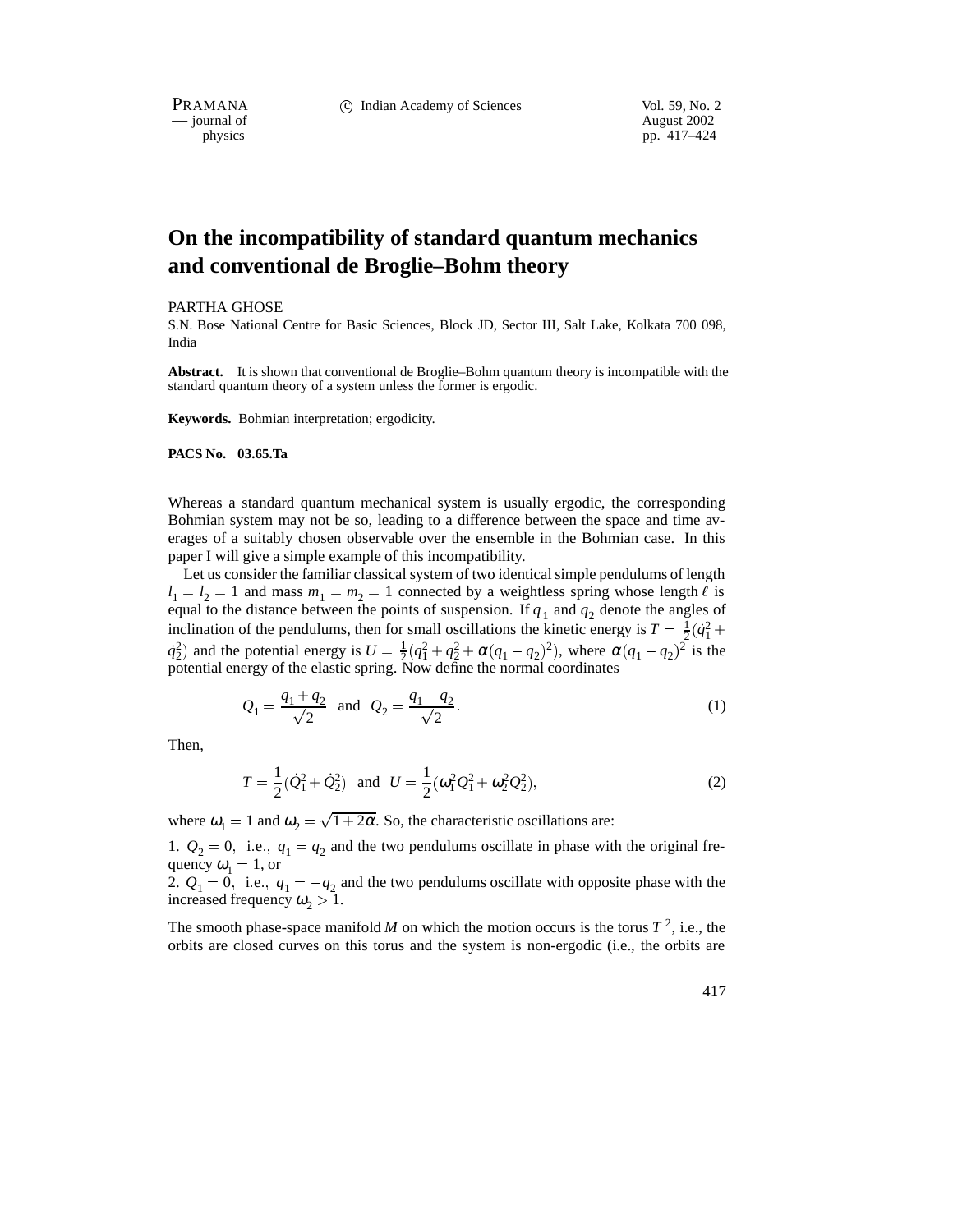## *Partha Ghose*

not everywhere dense on the torus) [1]. Therefore, the space and time means,  $\bar{F}$  and  $F^*$ respectively, of every complex-valued function *F* on *M* cannot be the same [2].

If one regards the system as a two-dimensional oscillator rather than two onedimensional ones that are coupled, the system will still be non-ergodic provided  $\omega_1/\omega_2$ is a rational number.

The corresponding system is described in standard quantum theory (SQT) by the twoparticle Schrödinger equation

$$
\hbar \frac{\partial \psi(Q_1, Q_2)}{\partial t} = \left[ -\frac{\hbar^2}{2} \partial_{Q_1}^2 - \frac{\hbar^2}{2} \partial_{Q_2}^2 + \frac{1}{2} \omega_1^2 Q_1^2 + \frac{1}{2} \omega_2^2 Q_2^2 \right] \psi(Q_1, Q_2).
$$
 (3)

One can then construct two non-dispersive wave-packets oscillating about  $Q_1 = a$  and  $Q_2 = -a$  [3]. Let

$$
\Psi_A(Q_1, t) = (\omega_1/\pi\hbar)^{1/4} \exp\left\{ -(\omega_1/2\hbar)(Q_1 - a\cos\omega_1 t)^2 - (i/2)[\omega_1 t + (\omega_1/\hbar)(2Q_1 a\sin\omega_1 t - \frac{1}{2}a^2 \sin 2\omega_1 t)] \right\}
$$
(4)

be the packet initially centred about  $Q_1 = a$  and

$$
\psi_B(Q_2, t) = (\omega_2/\pi\hbar)^{1/4} \exp\left\{- (\omega_2/2\hbar)(Q_2 + a\cos\omega_2 t)^2 - (i/2) \left[\omega_2 t + (\omega_2/\hbar)(-2Q_2 a\sin\omega_2 t - \frac{1}{2}a^2 \sin 2\omega_2 t)\right] \right\}
$$
\n(5)

the packet initially centred about  $Q_2 = -a$ . Since

$$
|\psi_A(Q_1, t)|^2 = |\psi_{A0}(Q_1 - a\cos\omega_1 t)|^2,
$$
  

$$
|\psi_B(Q_2, t)|^2 = |\psi_{B0}(Q_2 + a\cos\omega_2 t)|^2,
$$
 (6)

the packets oscillate harmonically without change of shape between the angles  $\pm a$ .

Let the half-widths  $\sigma_1 = (\hbar/2\omega_1)^{1/2}$  and  $\sigma_2 = (\hbar/2\omega_2)^{1/2}$  of the packets be small compared to  $\ell$ , the distance between the points of suspension, so that the two packets do not overlap initially. They will not overlap at any time if  $\ell \ll 2(a + \sigma_1)$ . We will assume this to be the case. Then the two- particle wave function is given by

$$
\psi(Q_1, Q_2, t) = \psi_A(Q_1, t)\psi_B(Q_2, t) = R(Q_1, Q_2, t) \exp\frac{i}{\hbar}S(Q_1, Q_2, t),
$$
 (7)

and therefore the phase or action function by

$$
S(Q_1, Q_2, t) = -\frac{1}{2}\hbar\omega_1 t - \frac{1}{2}\omega_1 \left(2Q_1 a \sin \omega_1 t - \frac{1}{2}a^2 \sin 2\omega_1 t\right) -\frac{1}{2}\hbar\omega_2 t - \frac{1}{2}\omega_2 \left(-2Q_2 a \sin \omega_2 t - \frac{1}{2}a^2 \sin 2\omega_2 t\right)
$$
(8)

The Bohmian trajectory equations are therefore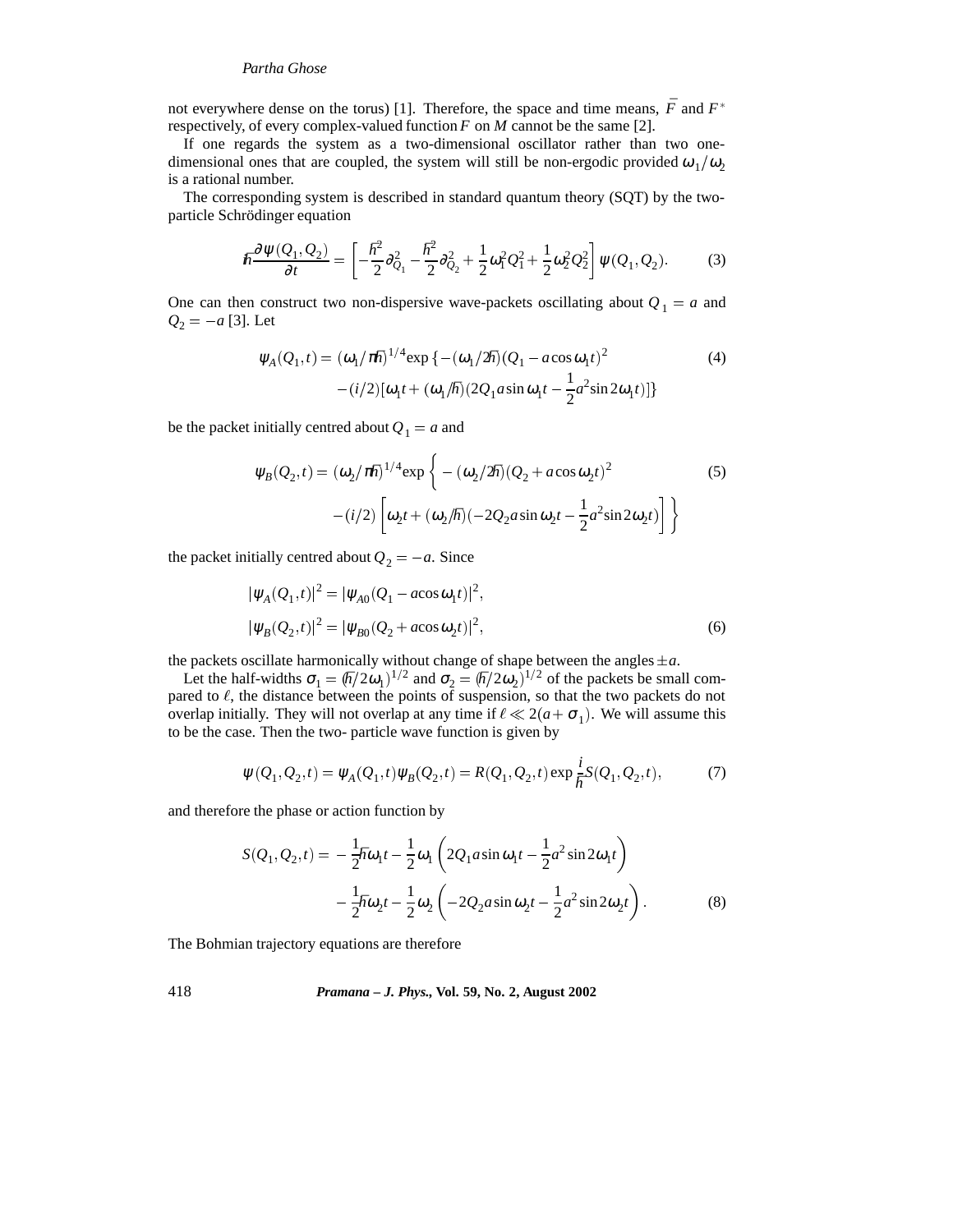*Incompatibility of standard quantum mechanics*

$$
P_1 = \frac{\mathrm{d}Q_1}{\mathrm{d}t} = \partial_{Q_1} S(Q_1, Q_2, t) = -\omega_1 a \sin \omega_1 t,\tag{9}
$$

$$
P_2 = \frac{\mathrm{d}Q_2}{\mathrm{d}t} = \partial_{Q_2} S(Q_1, Q_2, t) = \omega_2 a \sin \omega_2 t,\tag{10}
$$

whose solutions are

$$
Q_1(t) = Q_1(0) + a \left(\cos \omega_1 t - 1\right),\tag{11}
$$

$$
Q_2(t) = Q_2(0) - a\left(\cos\omega_2 t - 1\right),\tag{12}
$$

where  $Q_1(0)$  and  $Q_2(0)$  are the initial coordinates.

If one considers an ensemble of such oscillators, their centre points are distributed in a Gaussian fashion.

The characteristic oscillations are again:

1.  $Q_2(t) = 0$ , i.e.,  $q_1(t) = q_2(t)$ , and the two particles oscillate in phase with the original frequency  $\omega_1$  (and hence with the length  $\ell$  of the spring unchanged), or

2.  $Q_1(t) = 0$ , i.e.,  $q_1(t) = -q_2(t)$ , and the two particles oscillate out of phase with the increased frequency  $\omega_2$ .

However, the particles moving in the oscillating packets are not conservative systems [3], because the sum of their kinetic and potential energies evaluated along the trajectories (11,12) is not conserved, i.e.

$$
\frac{1}{2}(P_1^2(t) + \omega_1^2 Q_1^2(t)) = \frac{1}{2}\omega_1^2 a^2 + \frac{1}{2}\omega_1^2 (Q_1(0) - a)^2
$$

$$
+ \omega_1^2 a (Q_1(0) - a) \cos \omega_1 t,
$$

$$
\frac{1}{2}(P_2^2(t) + \omega_2^2 Q_2^2(t)) = \frac{1}{2}\omega_2^2 a^2 + \frac{1}{2}\omega_2^2 (Q_2(0) + a)^2
$$

$$
+ \omega_2^2 a (Q_2(0) + a) \cos \omega_2 t
$$
(13)

unless  $Q_1(0) = a$  and  $Q_2(0) = -a$ . Nevertheless, the motion is still on a torus  $T^2$  in each case (1 and 2) with the size of the torus oscillating in time about a mean value. Since the motion is periodic, the system is non-ergodic. This means there is at least one observable of the system whose space and time averages are different.

The corresponding SQT system is, however, ergodic by von Neuman's theorem [4]. A simple proof is given in the next section [5]. Hence the space and time averages of every observable of the system must be the same.

I will now show that the joint detection of the oscillating particles is an observable whose space and time averages are different in the de Broglie–Bohm theory (dBB). One can define the joint distribution function  $f(q, p, t)$  in dBB by

$$
f(q, p, t) = P(q(t))\delta(p - \nabla S(q, t)),
$$
\n(14)

$$
\int f(q, p, t) \, dq \, dp = 1,\tag{15}
$$

where  $P(q(t))$  is the real statistical probability density in dBB that is equivalent to the quantum mechanical probability density  $R^2(q,t)$ . Take any function  $F(q, p)$  on phasespace. Its space average is defined by

*Pramana – J. Phys.,* **Vol. 59, No. 2, August 2002** 419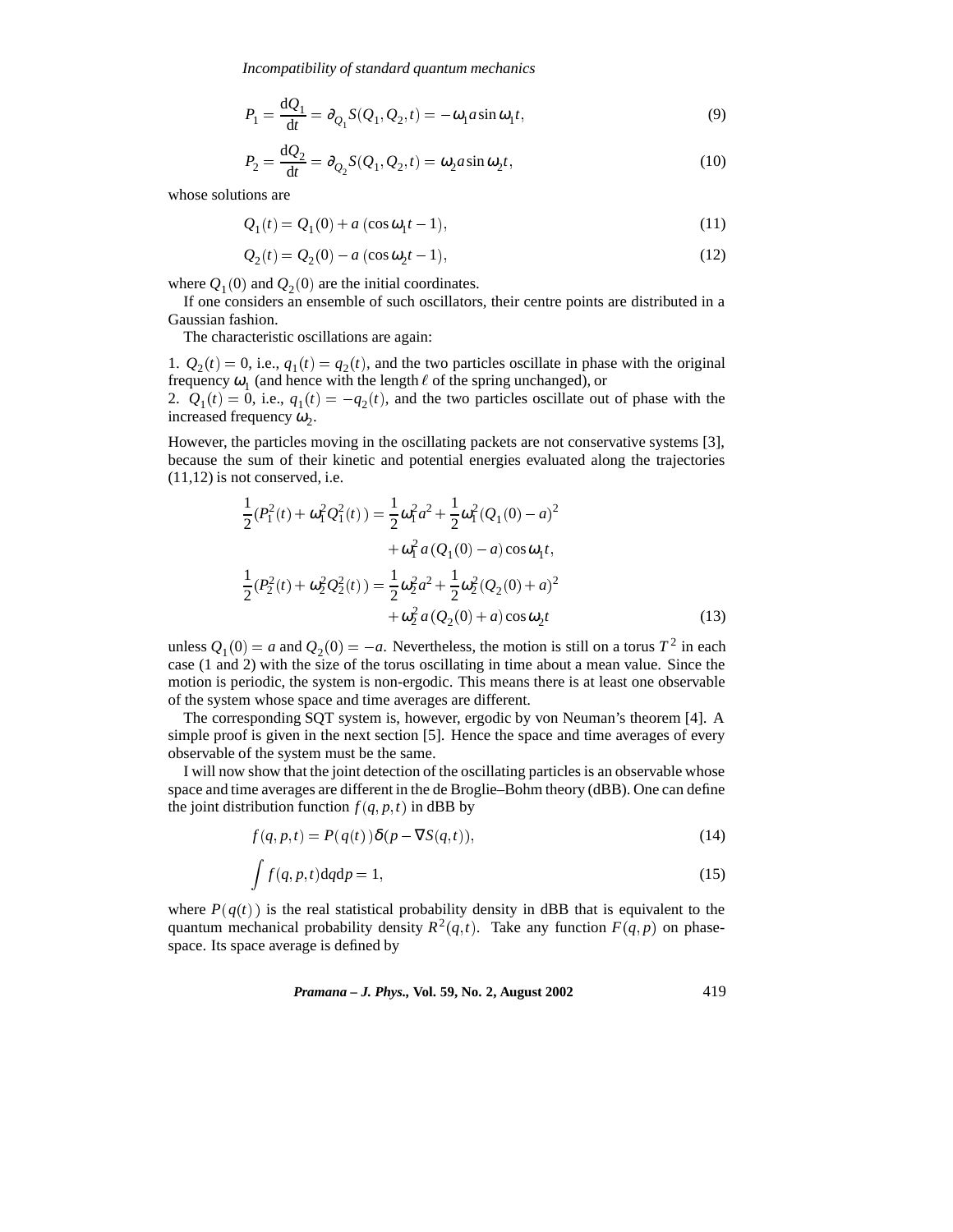*Partha Ghose*

Z

$$
\bar{F} = \int F(q, p) f(q, p, t) dq dp
$$

$$
= \int F(q, \nabla S) P(q(t)) dq.
$$
(16)

Let the mid-point of the points of suspension of the oscillators be taken as the origin. Let us further assume that  $\sigma_2 \approx 2a$ . Then, since  $\sigma_1 > \sigma_2$ , the wave-packets are non-zero at all times in the intervals  $(-\ell/2 - a, -\ell/2 + a)$  and  $(\ell/2 - a, \ell/2 + a)$ . Let us consider two detectors  $D_1$  and  $D_2$  of size *d* much smaller than these intervals, one in each of them, and separated by a distance  $D \neq \ell$  and placed asymmetrically about the origin. Then the joint detection probability as space and time means are respectively given by

$$
\bar{P}_{12(dBB)} = \int_{\mathcal{D}_1, \mathcal{D}_2, t} dQ_1 dQ_2 P(Q_1(t), Q_2(t)) = \bar{P}_{12(SQT)} \neq 0,
$$
\n(17)

$$
P_{12(\text{dBB})}^{*} = \lim_{N \to \infty} \frac{1}{N} \sum_{n=0}^{N-1} P(\phi_t^n Q)|_{D_1, D_2} = 0,
$$
\n(18)

where  $\phi_t^n : M \to M$  is a one-parameter group of measure preserving diffeomorphisms, and  $Q = (Q_1, Q_2)$  such that

$$
\phi_t^n Q = (Q_1(t_n), Q_2(t_n)) \frac{1}{\delta(0)} [\delta(Q_1(t_n)) + \delta(Q_2(t_n))].
$$
\n(19)

These two averages are clearly different in dBB because the system is non-ergodic. Notice that without the constraints imposed by the delta functions in (19), the two averages would be the same.

Now, the space average  $\bar{P}_{12(SQT)} = \bar{P}_{12(dBB)}$  by construction, and the space and time averages are the same in SQT  $(\vec{P}_{12(SQT)} = P_{12(SQT)}^*)$  because the SQT system is ergodic. This completes the demonstration of incompatibility between dBB and SQT in the case of two coupled one-dimensional simple harmonic oscillators (and equivalently one twodimensional harmonic oscillator with commensurate frequencies).

I will now give a simple proof of ergodicity for two-particle systems in SQT which can be easily generalized to *n*-particle systems. Let  $\Psi(x_1, x_2, t) = \exp(-iHt/\hbar)\Psi(x_1, x_2)$ be a normalized solution of the time-dependent Schrödinger equation, and let  $\psi(x_1, x_2) =$  $\sum_n c_n \phi_n(x_1, x_2)$ , where  $\phi_n(x_1, x_2)$  are a complete set of orthonormal energy eigenfunctions. Consider the time average of any observable  $\hat{F}$  in the state  $\Psi(x_1, x_2, t)$ :

$$
F^* = \lim_{T \to \infty} \frac{1}{T} \int_0^T dt \int dx_1 dx_2 \Psi^*(x_1, x_2, t) \hat{F} \Psi(x_1, x_2, t)
$$
  
\n
$$
= \lim_{T \to \infty} \frac{1}{T} \int_0^T dt \int dx_1 dx_2 \left( \sum_n |c_n|^2 \phi_n^*(x_1, x_2) \hat{F} \phi_n(x_1, x_2) \right)
$$
  
\n
$$
+ \sum_{n,m} c_n^* c_m e^{i(E_n - E_m)t} \phi_n^*(x_1, x_2) \phi_m(x_1, x_2) \right)
$$
  
\n
$$
= \sum_n |c_n|^2 \int dx_1 dx_2 \phi_n^*(x_1, x_2) \hat{F} \phi_n(x_1, x_2)
$$
  
\n
$$
= \text{Tr}(\hat{\rho} \hat{F})
$$
  
\n
$$
= \bar{F}, \qquad (20)
$$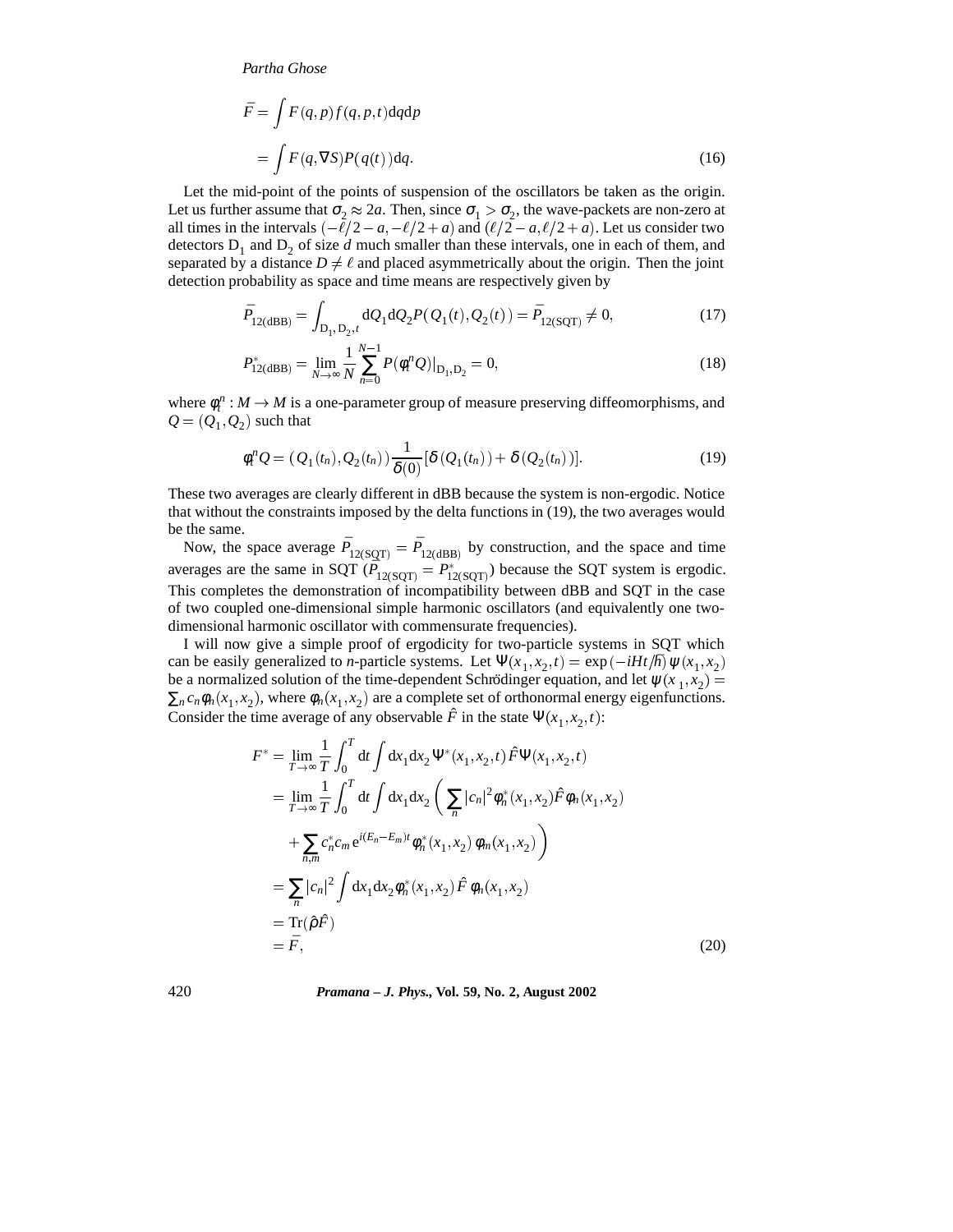### *Incompatibility of standard quantum mechanics*

where  $\hat{\rho}$  is the reduced density matrix. This is independent of time. This makes clear the conditions under which ergodicity holds in SQT.

Before concluding, I will discuss another system for which dBB and SQT are incompatible. Consider a source of two momentum-correlated identical particles of mass *m* (described by wave packets) set up in such a fashion that a large number of them simultaneously pass through two point slits *A* and *B* situated on the *y* axis and separated by a distance 2*a*. Let only one pair of packets pass through the slits at a time. Let the line bisecting the line joining the two slits be the *x* axis (i.e.,  $y = 0, x > 0$ ). It is a natural symmetry axis of the system. After passing through the slits, the two probability amplitudes propagate with uniform speed *v* in spherical waves. In a region in which these waves do not overlap, the normalized two-particle wave function in the *xy* plane is given by

$$
\psi(r_{1A}, r_{2B}, t) = \frac{1}{2\pi} \frac{e^{ik(r_{1A} + r_{2B})}}{r_{1A}r_{2B}} \frac{\delta(r_{1A} - vt)\delta(r_{2B} - vt)}{\delta(0)},
$$
(21)

where  $r_{1A} = \sqrt{x_1^2 + (y_1 - a)^2}$  and  $r_{2B} = \sqrt{x_2^2 + (y_2 + a)^2}$  are the radius vectors of points on the wave fronts measured from the two slits. This wave function is symmetric under reflection about the *x* axis together with the interchange of the particle labels  $1 \leftrightarrow 2$ . The phase  $S(r_{1A}, r_{2B}, t)$  of the wave function is

$$
S(r_{1A}, r_{2B}, t) = \hbar k (r_{1A} + r_{2B})|_{r_{1A} = r_{2B} = vt}.
$$
\n(22)

It is clear from this that the Bohmian trajectories fan out radially with the slits as the initial positions. (Note that a spherical wave function is singular at its origin. Hence, the point nature of the slits must be understood in the sense of a limit. This is also necessary because otherwise one would get a single trajectory corresponding to a single initial position rather than trajectories normal to every point of the spherical wave front, corresponding to a Gibbs ensemble of initial positions at the slit. This is necessary for the compatibility of dBB and SQT for Gibbs ensembles.) The *x* and *y* components of the Bohmian velocities are given by

$$
v_{x_1} = \frac{1}{m} \frac{\partial S}{\partial r_{1A}} \frac{\partial r_{1A}}{\partial x_1} = \frac{\hbar k x_1}{m r_{1A}} \bigg|_{r_{1A} = vt},\tag{23}
$$

$$
v_{x_2} = \frac{1}{m} \frac{\partial S}{\partial r_{2B}} \frac{\partial r_{2B}}{\partial x_2} = \frac{\hbar k x_2}{m r_{2B}} \bigg|_{r_{2B} = vt},\tag{24}
$$

$$
v_{y_1} = \frac{1}{m} \frac{\partial S}{\partial r_{1A}} \frac{\partial r_{1A}}{\partial y_1} = \frac{\hbar k (y_1 - a)}{mr_{1A}} \bigg|_{r_{1A} = vt},
$$
\n(25)

$$
v_{x_2} = \frac{1}{m} \frac{\partial S}{\partial r_{2B}} \frac{\partial r_{2B}}{\partial x_2} = \frac{\hbar k(y_2 + a)}{mr_{2B}} \bigg|_{r_{2B} = vt}.
$$
 (26)

One therefore obtains

$$
v_{x_1} - v_{x_2} = \frac{d(x_1 - x_2)}{dt} = \frac{1}{t}(x_1 - x_2)
$$
\n(27)

*Pramana – J. Phys.,* **Vol. 59, No. 2, August 2002** 421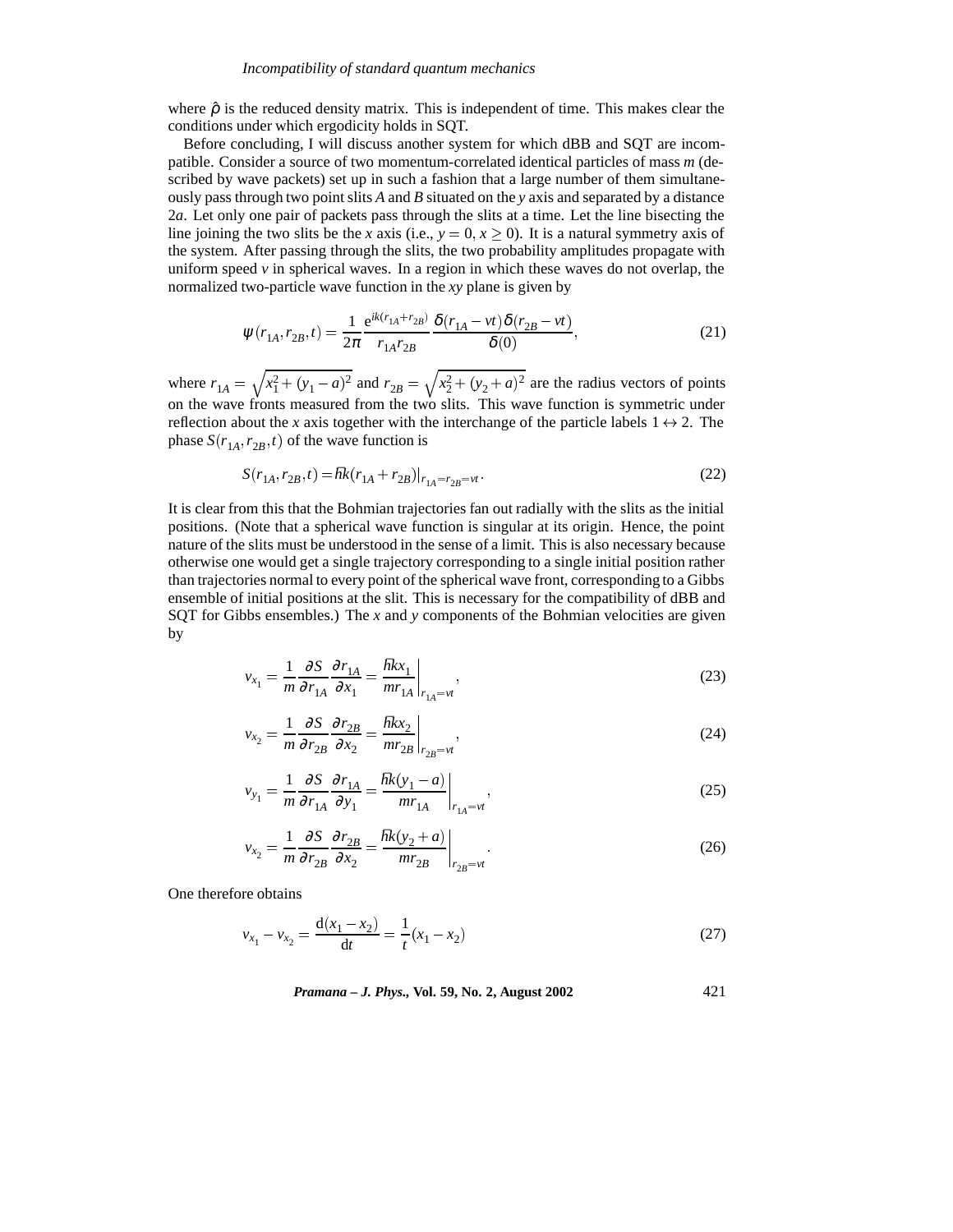and

$$
v_{y_1} + v_{y_2} = \frac{d(y_1 + y_2)}{dt} = \frac{1}{t}(y_1 + y_2).
$$
 (28)

Solving these equations and using the initial condition  $x_1(t_0) = x_2(t_0) = 0$  and  $y_1(t_0) +$  $y_2(t_0) = 0$ , one obtains

$$
x_1(t) = x_2(t),
$$
\n(29)

$$
y_1(t) = -y_2(t),
$$
\n(30)

at all times *t*. (The choice of the plus sign in eq. (27) would have led to the solution  $x_1(t) = -x_2(t)$  which is unacceptable because the motion occurs in the region  $x \ge 0$ .) This shows that the trajectories of the two particles are at all times symmetrical about the *x* axis.

If one considers the region where the two spherical waves overlap, and the particles are bosons, the wave function (21) must be replaced by

$$
\psi(r_1, r_2, t) = \frac{1}{N} \left[ \frac{e^{ik(r_{1A} + r_{2B})}}{r_{1A} r_{2B}} \frac{\delta(r_{1A} - vt)\delta(r_{2B} - vt)}{\delta(0)} + \frac{e^{ik(r_{1B} + r_{2A})}}{r_{1B} r_{2A}} \frac{\delta(r_{1B} - vt)\delta(r_{2A} - vt)}{\delta(0)} \right],
$$
\n(31)

where *N* is a normalization factor,  $r_{1B} = \sqrt{x_1^2 + (y_1 + a)^2}$  and  $r_{2A} = \sqrt{x_2^2 + (y_2 - a)^2}$ . This is separately symmetric under reflection about the *x* axis and the interchange of the two particles. It follows from the conditions  $r_{1A} = r_{2B} = vt$  and  $r_{1B} = r_{2A} = vt$  which must be satisfied simultaneously that the conditions (29) and (30)) must still hold. Hence, the Bohmian trajectories of the two particles are symmetric about the *x* axis in this case too.

Furthermore, the *y* components of the velocities of the particles are given by

$$
v_{y_1} = \frac{\hbar}{m} \text{Im} \frac{\partial_{y_1} \psi(r_1, r_2, t)}{\psi(r_1, r_2, t)},
$$
\n(32)

$$
v_{y_2} = \frac{\hbar}{m} \text{Im} \frac{\partial_{y_2} \psi(r_1, r_2, t)}{\psi(r_1, r_2, t)},
$$
\n(33)

and therefore

$$
v_{y_1}(x_1(t), y_1(t), x_2(t), y_2(t)) = -v_{y_1}(x_1(t), -y_1(t), x_2(t), -y_2(t)),
$$
\n(34)

$$
v_{y_2}(x_1(t), y_1(t), x_2(t), y_2(t)) = -v_{y_2}(x_1(t), -y_1(t), x_2(t), -y_2(t)).
$$
\n(35)

This shows that by virtue of condition (30) the *y* components of the velocities of the particles must vanish on the *x* axis. This implies that the trajectories of the particles are not only symmetrical about the *x* axis, they also do not cross this axis in this case.

This has nontrivial empirical consequences. If two detectors  $D_1$  and  $D_2$  are placed anywhere perpendicular to the  $x$  axis such that they are asymmetrical about this axis, the joint detection probability as a time average will vanish, and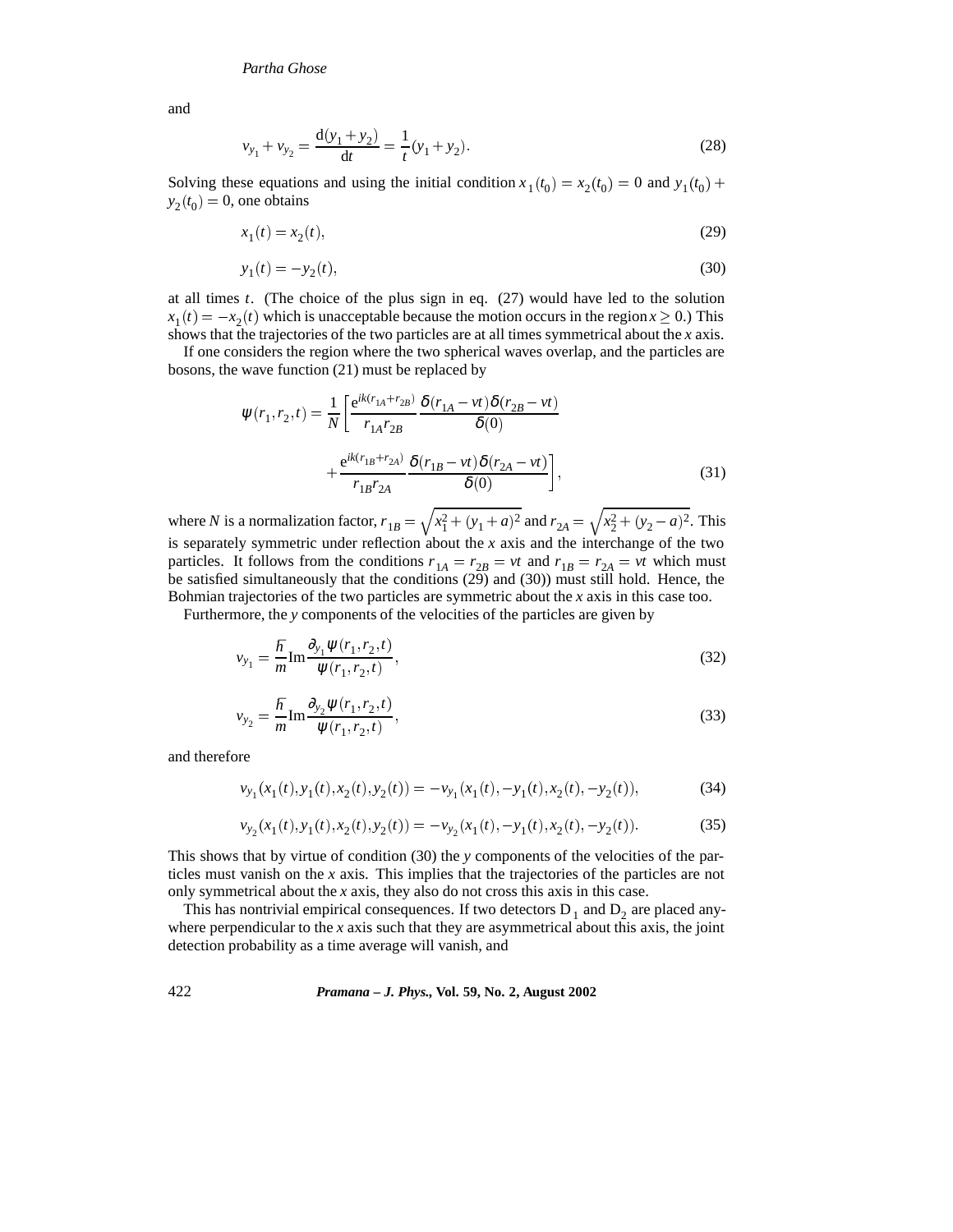$$
P_{12(\text{dBB})}^* = \lim_{N \to \infty} \frac{1}{N} \sum_{n=0}^{N-1} P(\phi_t^n Y) \bigg|_{D_1, D_2} = 0,
$$
\n(36)

where  $Y = (y_1, y_2)$ . On the other hand, the space average is non-vanishing:

$$
\bar{P}_{12(dBB)} = \int_{\mathcal{D}_1, \mathcal{D}_2, t} dy_1 dy_2 P(y_1(t), y_2(t)) = \bar{P}_{12(SQT)} \neq 0.
$$
\n(37)

This shows that the Bohmian motion in this case is also non-ergodic, and therefore incompatible with SQT.

What we have shown above is generic. One can, in fact, state a general theorem:

**Theorem**. *Conventional dBB is incompatible with SQT unless the Bohmian system corresponding to an SQT system is ergodic*.

I must emphasize that this theorem holds only for conventional dBB as originally proposed by Bohm [6] and elaborated, for example, by Holland [3]. The key feature of this theory is the ontology of unique deterministic trajectories of particles corresponding to given initial positions. An extension of this theory has been proposed [7] that randomizes the position coordinates and claims to make the theory consistent with SQT for every experiment. Since 'absolute uncertainty' is built into this extended theory, its interpretation must be very similar to the standard one, except that position is given an ontology. In any case, its spirit is very different from that of Bohm who did not wish to make his theory completely equivalent to SQT in every conceivable situation. This is clearly borne out by the following statement of his about the standard interpretation of quantum theory and his own interpretation [6]:

"An experimental choice between these two interpretations cannot be made in a domain in which the present mathematical formulation of the quantum theory is a good approximation; but such a choice is conceivable in domains, such as those associated with dimensions of the order of  $10^{-13}$  cm, where the extrapolation of the present theory seems to break down and where our suggested new interpretation can lead to completely different kinds of predictions."

The fact that the particular domain referred to by Bohm still continues to be described very accurately by SQT is irrelevant in this context. What is significant is that even in domains where SQT is supposed to be an excellent theory, dBB can be in conflict with it, and that this difference can only be discovered through time averages of observables whenever the Bohmian system is non-ergodic, a feature of his own theory that Bohm seems to have ignored. Such experiments in the time domain have not been done so far, but one is under preparation at Pavia.

### **Acknowledgement**

I am grateful to Anilesh Mohari for many helpful discussions on ergodicity, and to the Department of Science and Technology, Government of India, for a research grant that enabled this work to be undertaken.

*Pramana – J. Phys.,* **Vol. 59, No. 2, August 2002** 423